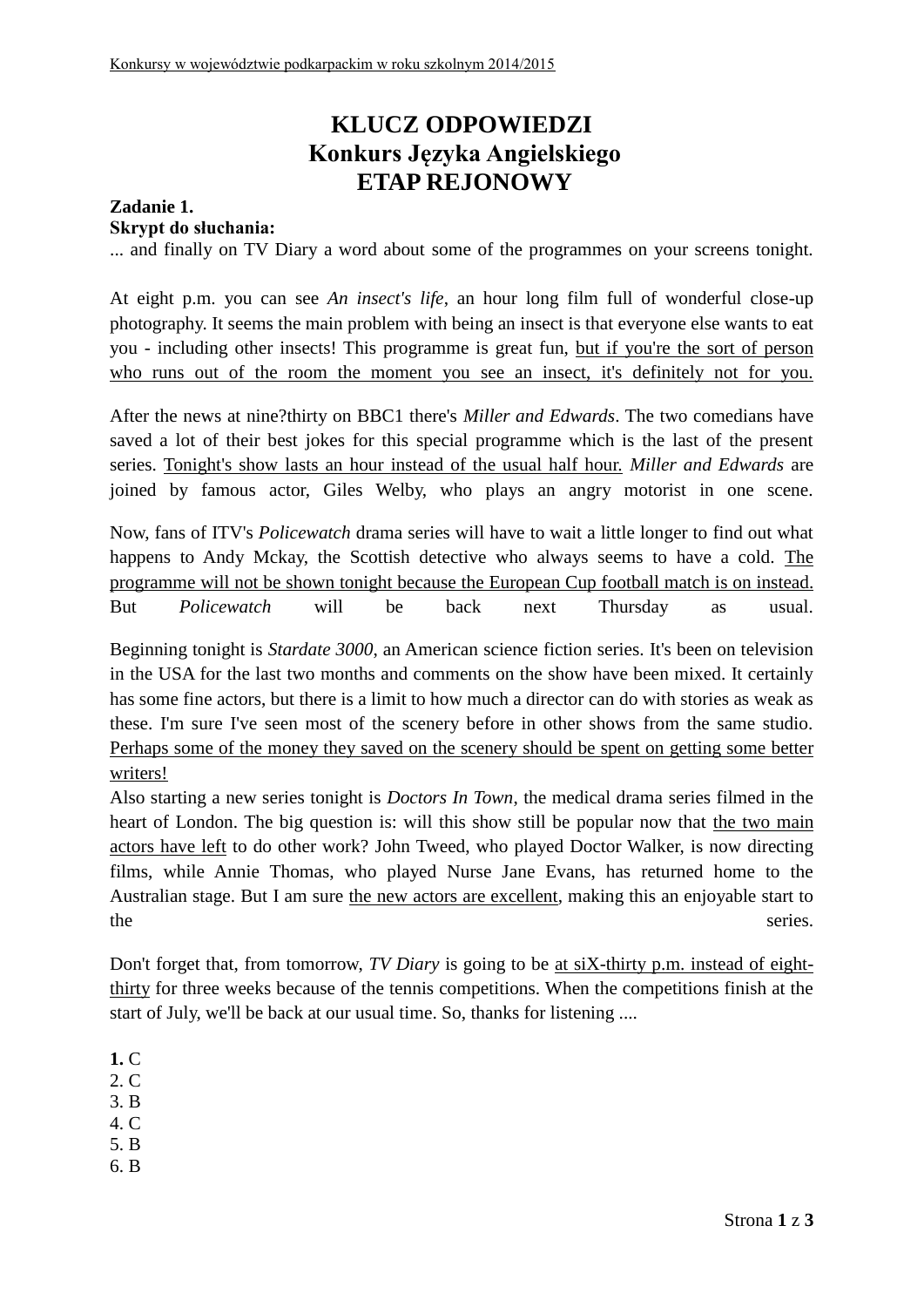# **Zadanie 2.**

- 1. B: trembling 2. D: aisle 3. C: on 4. B: appeared 5. C: with 6. A: conversing 7. D: youngster 8. C: so 9. A: got on 10. A: got off 11. B: good
- 12. B: catching up with

#### **Zadanie 3.**

- 1. B
- 2. A
- 3. A
- 4. B
- 5. C

#### **Zadanie 4.**

- 1. C
- 2. B
- 3. A
- 4. A
- 5. C
- 6. A 7. B
- 
- 8. B

#### **Zadanie 5.**

- 1. place
- 2. It took
- 3. seats
- 4. Although I could
- 5. with my

#### **Zadanie 6.**

- 1 A
- 2 A
- 3 C
- 4 C
- 5 B
- 6 B 7 C
- 8 A
- 9 C
- 10 A